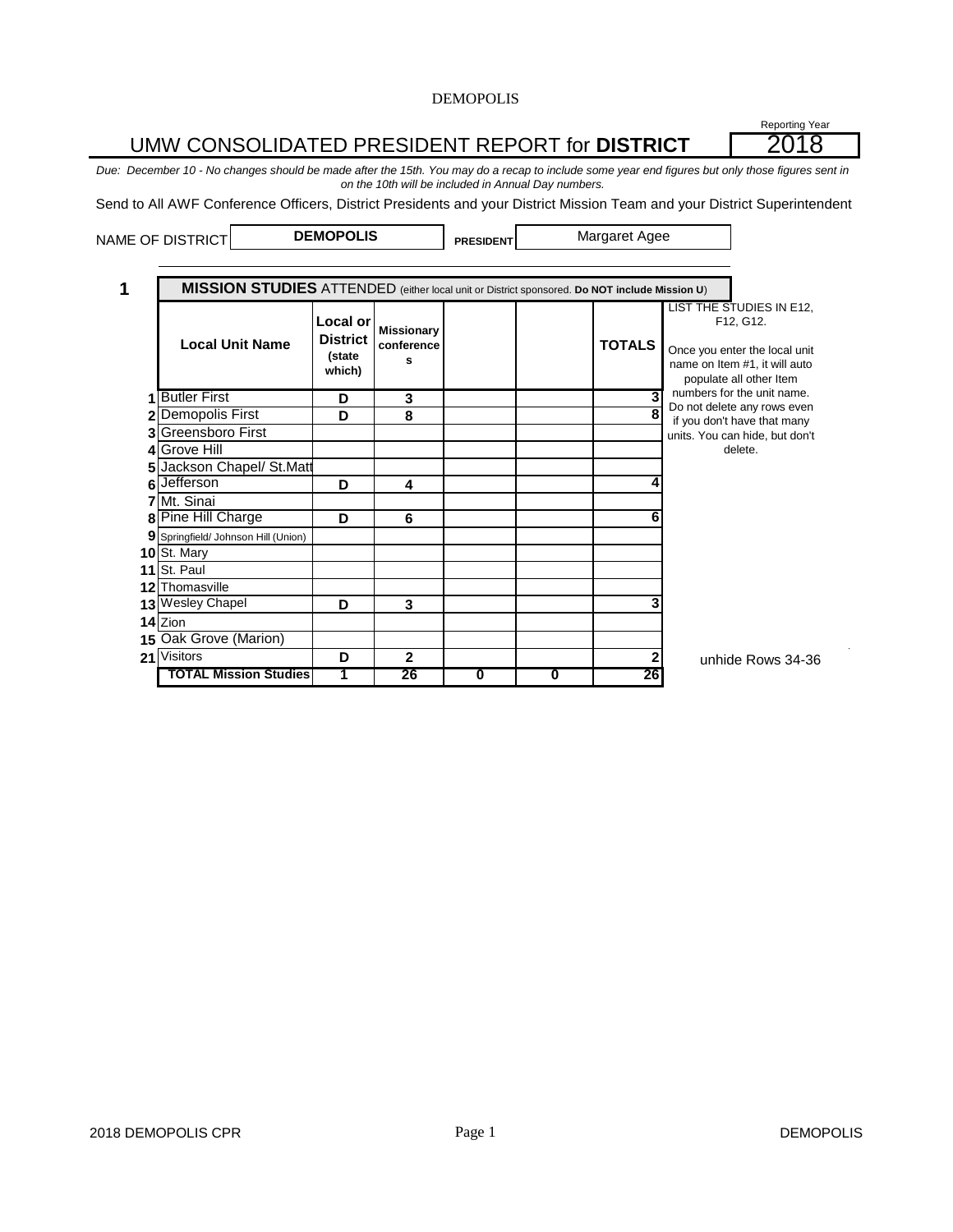| $\mathbf{2}$ | <b>MEMBERSHIP</b>                 | <b>Members</b>  | <b>New</b>     | <b>Deceased</b> | <b>Lost Other</b>            | <b>Current</b>  |        | <b>DEMOPOLIS</b>                              |  |
|--------------|-----------------------------------|-----------------|----------------|-----------------|------------------------------|-----------------|--------|-----------------------------------------------|--|
|              | Jan 1 to Nov 30                   | Jan 1           |                | (negative)      | <b>Reasons</b><br>(negative) | <b>Nov 30</b>   | 2018   |                                               |  |
|              | 1 Butler First                    | 19              |                |                 |                              | 19              |        |                                               |  |
|              | 2 Demopolis First                 | 63              | $\overline{2}$ |                 |                              | 65              |        |                                               |  |
|              | 3 Greensboro First                | $\overline{38}$ |                | $-1$            |                              | $\overline{37}$ |        | Use negative numbers on Col<br><b>F&amp;G</b> |  |
|              | 4 Grove Hill                      | $\overline{27}$ | 4              |                 | $-2$                         | 29              |        |                                               |  |
|              | 5 Jackson Chapel/ St.Matt         | 15              | 11             |                 |                              | $\overline{26}$ |        |                                               |  |
|              | 6 Jefferson                       | $\overline{12}$ | 1              |                 |                              | 13              |        |                                               |  |
|              | 7 Mt. Sinai                       | $\,6$           |                |                 |                              | $\overline{6}$  |        |                                               |  |
|              | 8 Pine Hill Charge                | 19              | 1              |                 | $-1$                         | $\overline{19}$ |        | unit names will auto populate                 |  |
|              | 9 Springfield/ Johnson Hill (Unid | 15              |                |                 |                              | 15              |        | from first page                               |  |
|              | 10 St. Mary                       | $\overline{12}$ |                |                 | $-2$                         | 10              |        |                                               |  |
|              | 11 St. Paul                       | 19              |                |                 |                              | 19              |        |                                               |  |
|              | 12 Thomasville                    | 24              | $\overline{2}$ |                 | -4                           | $\overline{22}$ |        |                                               |  |
|              | 13 Wesley Chapel                  | 8               | 4              |                 |                              | 12              |        |                                               |  |
|              | 14 Zion                           | $\overline{16}$ | 7              |                 |                              | 23              |        |                                               |  |
|              | 15 Oak Grove (Marion)             |                 | 11             |                 |                              | 11              | verbal |                                               |  |
|              | 21 Visitors                       | 1               |                |                 |                              | 1               |        |                                               |  |
|              | <b>TOTAL MEMBERS</b>              | 294             | 43             | -1              | -9                           | 327             |        |                                               |  |
|              |                                   |                 |                |                 |                              |                 |        |                                               |  |
| 3            | <b>MISSION TODAY UNIT</b>         |                 |                |                 |                              |                 |        |                                               |  |
|              | <b>Local Unit Name</b>            | <b>Bronze</b>   | <b>Silver</b>  | Gold            | <b>Participating</b>         | <b>TOTALS</b>   |        | Put in 1 or blank, not X or not<br>Yes        |  |
|              | 1 Butler First                    |                 | 1              |                 |                              | 1               |        |                                               |  |
|              | 2 Demopolis First                 |                 |                | 1               |                              | 1<br>1          |        |                                               |  |
|              | 3 Greensboro First                |                 | 1              |                 | 1                            | 1               |        |                                               |  |
|              | 4 Grove Hill                      |                 |                |                 |                              |                 |        |                                               |  |
|              | 5 Jackson Chapel/ St.Matt         |                 |                | 1               |                              | 1               |        |                                               |  |
|              | 6 Jefferson<br>7 Mt. Sinai        |                 |                |                 |                              |                 |        |                                               |  |
|              | 8 Pine Hill Charge                |                 |                | $\mathbf{1}$    |                              | 1               |        |                                               |  |
| 9            | Springfield/ Johnson Hill (Union) |                 |                |                 |                              |                 |        |                                               |  |
|              | 10 St. Mary                       |                 |                |                 | 1                            | 1               |        |                                               |  |
|              | 11 St. Paul                       |                 |                |                 | 1                            | $\overline{1}$  |        |                                               |  |
|              | 12 Thomasville                    |                 | 1              |                 |                              | 1               |        |                                               |  |
|              | 13 Wesley Chapel                  | 1               |                |                 |                              | 1               |        |                                               |  |
|              | 14 Zion                           |                 |                |                 |                              |                 |        |                                               |  |
|              | 15 Oak Grove (Marion)             |                 |                |                 |                              |                 |        |                                               |  |
|              | 21 Visitors                       |                 |                |                 |                              |                 |        |                                               |  |
|              | <b>TOTAL Mission Today</b>        | 1               | 3              | 3               | 3                            | 10              |        |                                               |  |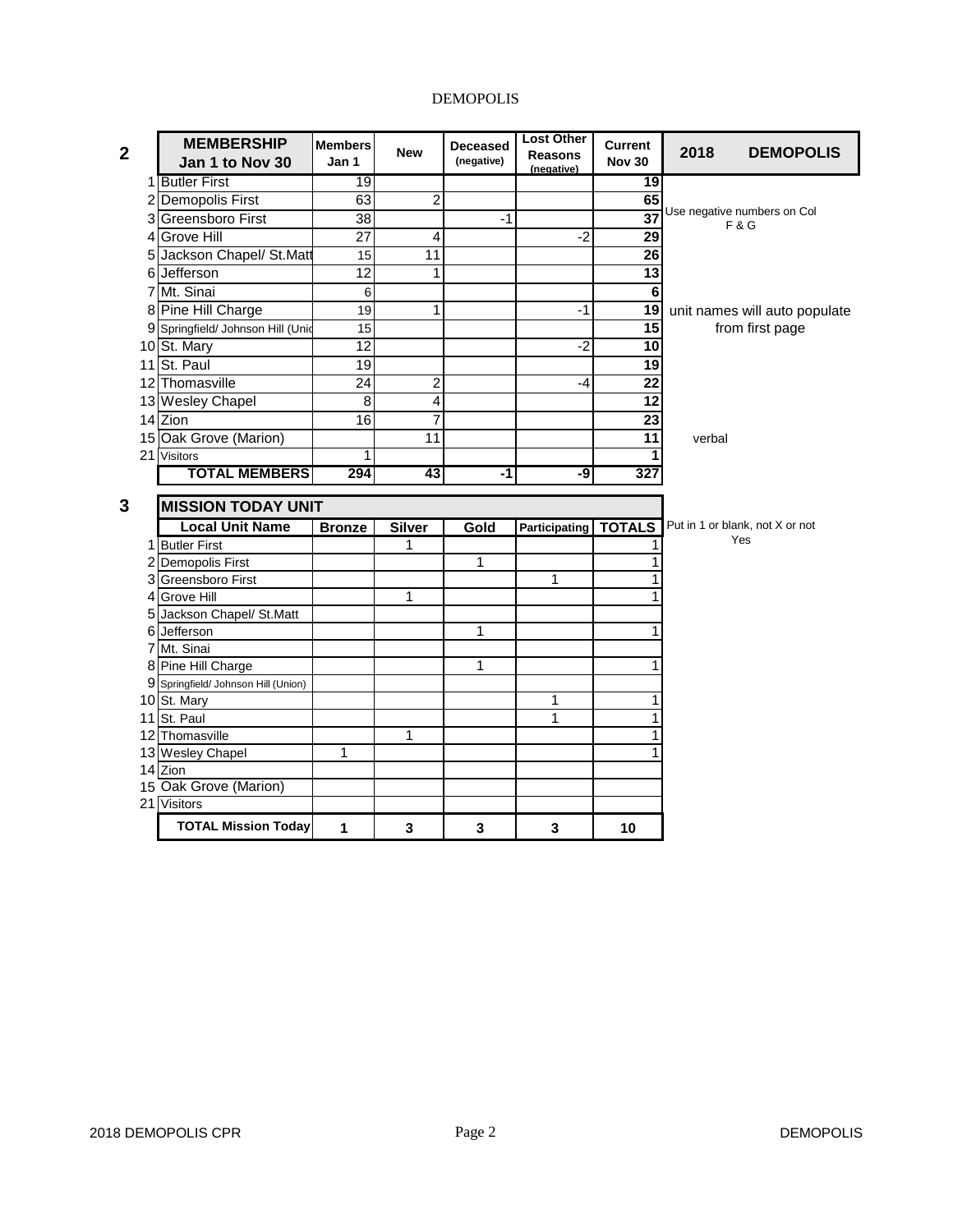| 4  | FIVE STAR ACHIEVEMENTS IN GIVING - includes all paid for 5-Star not just<br>pledges. This amount should be confirmed with your district treasurer. |                                     |                 |                       |                                        |                                 |            | 2018                                  |                                                       |
|----|----------------------------------------------------------------------------------------------------------------------------------------------------|-------------------------------------|-----------------|-----------------------|----------------------------------------|---------------------------------|------------|---------------------------------------|-------------------------------------------------------|
|    |                                                                                                                                                    | <b>LOCAL UNIT</b>                   | 5-STAR          |                       | Participated (sent some<br>type money) | <b>PLEDGE</b><br><b>PAID \$</b> | Other 5-   | <b>TOTAL</b><br>Star Amt \$ PLEDGE \$ | <b>DEMOPOLIS</b>                                      |
|    | 1 Butler First                                                                                                                                     |                                     | 1               |                       |                                        | \$840.00                        | \$160.00   | \$1,000.00                            |                                                       |
|    | <b>Demopolis First</b>                                                                                                                             |                                     | 1               |                       |                                        | \$3,500.00                      | \$120.00   | \$3,620.00                            | Col D or E put in 1 if yes or                         |
|    | 3 Greensboro First                                                                                                                                 |                                     |                 |                       |                                        |                                 |            | \$-                                   | leave blank.                                          |
|    | 4 Grove Hill                                                                                                                                       |                                     |                 |                       | 1                                      | \$400.00                        |            | \$400.00                              | $Col G = total$ unrestricted                          |
|    | 5 Jackson Chapel/ St.Matt                                                                                                                          |                                     |                 |                       |                                        |                                 |            | \$-                                   | pledge paid to district<br>Col $H = all other 5-star$ |
|    | 6 Jefferson                                                                                                                                        |                                     | 1               |                       |                                        | \$175.00                        | \$161.50   | \$336.50                              | money paid to district                                |
|    | Mt. Sinai                                                                                                                                          |                                     | 1               |                       |                                        | \$35.00                         | \$20.00    | \$55.00                               | Col I will automatically                              |
|    | 8 Pine Hill Charge                                                                                                                                 |                                     | 1               |                       |                                        | \$3,685.14                      | \$440.00   | \$4,125.14                            | calculate<br>Please confirm these                     |
|    | 9 Springfield/ Johnson Hill                                                                                                                        |                                     | 1               |                       |                                        | \$25.00                         | \$60.00    | \$85.00                               | numbers with District                                 |
|    | 10 St. Mary                                                                                                                                        |                                     |                 |                       | 1                                      | \$100.00                        |            | \$100.00                              | Treasurer                                             |
|    | 11 St. Paul                                                                                                                                        |                                     | 1               |                       |                                        | \$5.00                          | \$55.00    | \$60.00                               |                                                       |
|    | 12 Thomasville                                                                                                                                     |                                     | 1               |                       |                                        | \$1,470.00                      | \$60.00    | \$1,530.00                            |                                                       |
|    | 13 Wesley Chapel                                                                                                                                   |                                     | 1               |                       |                                        | \$5.00                          | \$55.00    | \$60.00                               |                                                       |
|    | 14 Zion                                                                                                                                            |                                     |                 |                       |                                        |                                 |            | \$-                                   |                                                       |
|    | 15 Oak Grove (Marion)                                                                                                                              |                                     |                 |                       |                                        | \$45.00                         |            | \$45.00                               |                                                       |
| 21 | <b>Demopolis District</b>                                                                                                                          |                                     |                 |                       |                                        | \$338.00                        | \$95.00    | \$433.00                              |                                                       |
|    | 23 To match sent to Conference                                                                                                                     |                                     |                 |                       |                                        |                                 | \$20.00    |                                       | the District Total                                    |
|    |                                                                                                                                                    | <b>TOTAL 5-Star</b>                 | 9               |                       | $\mathbf 2$                            | \$11,139.14                     | \$1,246.50 | \$12,365.64                           | Pledge as<br>reported at last                         |
| 5  |                                                                                                                                                    |                                     |                 |                       |                                        | <b>PLEDGE</b>                   | \$         | 12,000.00                             | Annual Day                                            |
|    |                                                                                                                                                    |                                     |                 |                       |                                        | <b>OVER/UNDER PLEDGET \$</b>    |            | 365.64                                | Difference in what                                    |
| 6  |                                                                                                                                                    |                                     | <b>Other</b>    | <b>District</b>       | Conference                             | <b>Total</b>                    |            |                                       | district pledged<br>and actually paid                 |
|    | <b>Visitations</b>                                                                                                                                 | <b>Local Unit</b>                   | <b>District</b> | <b>Meetings</b>       | <b>Meetings</b>                        | <b>Mileage</b>                  |            |                                       | (will auto                                            |
|    |                                                                                                                                                    |                                     |                 |                       |                                        |                                 |            |                                       | calculate)                                            |
|    | 4                                                                                                                                                  | 3                                   |                 |                       | 4                                      |                                 |            |                                       |                                                       |
| 7  |                                                                                                                                                    | <b>CHARTER FOR RACIAL JUSTICE</b>   |                 |                       |                                        |                                 |            |                                       |                                                       |
|    |                                                                                                                                                    | <b>LOCAL UNIT</b>                   |                 | First Time Reinstated | Returning                              |                                 |            |                                       |                                                       |
|    | 1 Butler First                                                                                                                                     |                                     |                 |                       | 1                                      | 7                               |            |                                       |                                                       |
|    | 2 Demopolis First                                                                                                                                  |                                     |                 |                       | 1                                      | 5                               |            |                                       |                                                       |
|    | 3 Greensboro First                                                                                                                                 |                                     |                 |                       | 1                                      |                                 |            |                                       |                                                       |
|    | 4 Grove Hill                                                                                                                                       |                                     |                 |                       |                                        |                                 |            |                                       |                                                       |
|    | Jackson Chapel/ St.Matt                                                                                                                            |                                     |                 |                       |                                        |                                 |            |                                       |                                                       |
|    | 6 Jefferson                                                                                                                                        |                                     |                 |                       | 1                                      | 3                               |            |                                       |                                                       |
|    | Mt. Sinai<br>7                                                                                                                                     |                                     |                 |                       |                                        |                                 |            |                                       |                                                       |
|    | 8 Pine Hill Charge                                                                                                                                 |                                     |                 |                       | 1                                      | 5                               |            |                                       |                                                       |
|    |                                                                                                                                                    | 9 Springfield/ Johnson Hill (Union) |                 |                       |                                        |                                 |            |                                       |                                                       |
|    | 10 St. Mary                                                                                                                                        |                                     |                 |                       |                                        |                                 |            |                                       |                                                       |
|    | 11 St. Paul                                                                                                                                        |                                     |                 |                       |                                        |                                 |            |                                       |                                                       |
|    | 12 Thomasville                                                                                                                                     |                                     |                 |                       | 1                                      | $\overline{c}$                  |            |                                       |                                                       |
|    | 13 Wesley Chapel                                                                                                                                   |                                     | 1               |                       |                                        |                                 |            |                                       |                                                       |
|    | 14 Zion                                                                                                                                            |                                     |                 |                       |                                        |                                 |            |                                       |                                                       |
|    | 15 Oak Grove (Marion)                                                                                                                              |                                     |                 |                       |                                        |                                 |            |                                       |                                                       |
| 23 |                                                                                                                                                    |                                     |                 |                       |                                        | <b>TOTAL</b>                    |            |                                       |                                                       |
|    |                                                                                                                                                    | <b>TOTAL Charter Racial</b>         | 1               | 0                     | 6                                      | <sup>'</sup>                    |            |                                       |                                                       |
|    |                                                                                                                                                    |                                     |                 |                       |                                        |                                 |            |                                       |                                                       |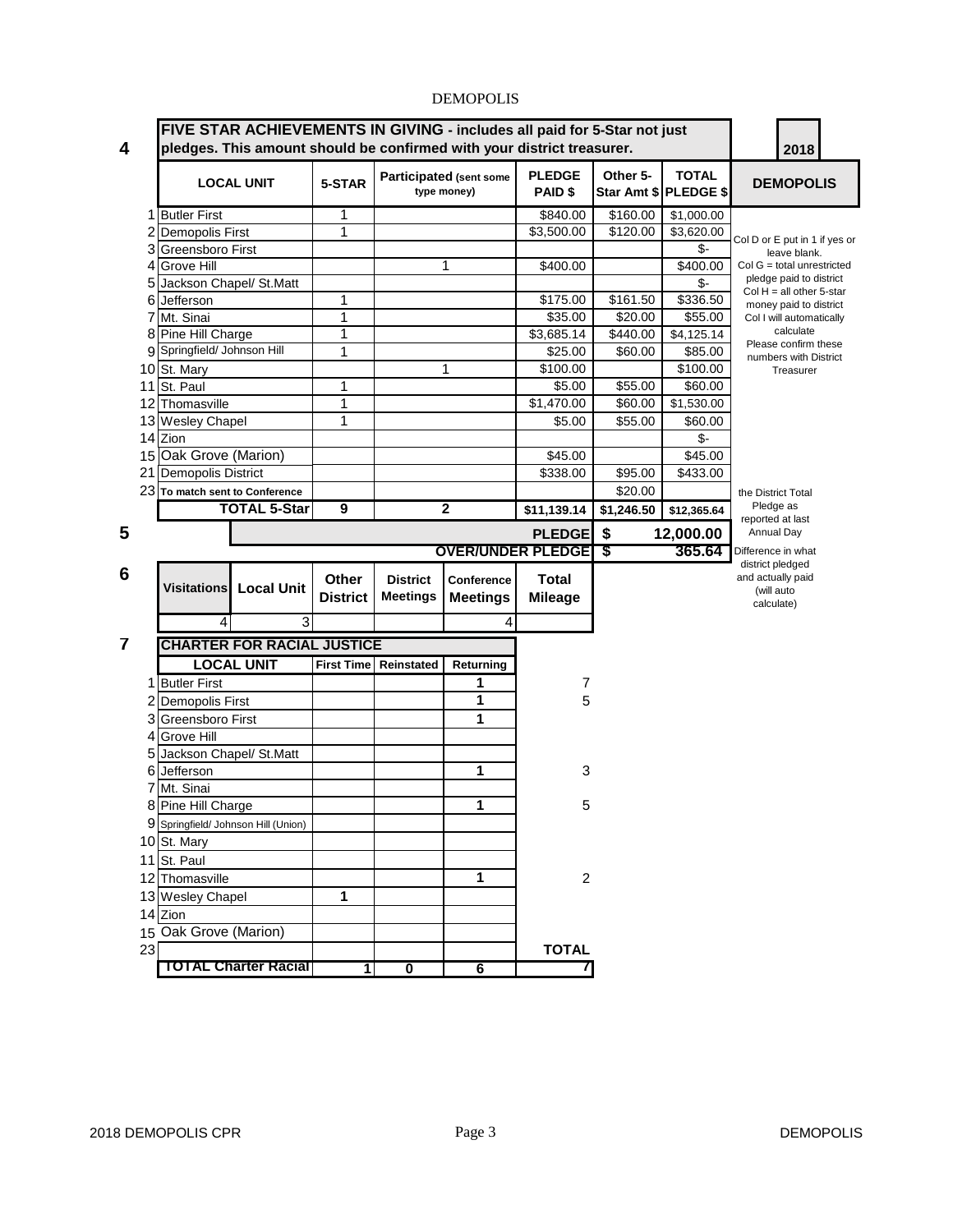| 8              | <b>READING PROGRAM</b>                                             | <b>PLAN</b>             |                 |                 | <b>TOTAL</b>       | 2018             |                             |                     |                         |        |
|----------------|--------------------------------------------------------------------|-------------------------|-----------------|-----------------|--------------------|------------------|-----------------------------|---------------------|-------------------------|--------|
|                | <b>LOCAL UNIT</b>                                                  | ONE                     | TWO             | <b>THREE</b>    | <b>FOUR</b>        | PART.            |                             |                     | <b>DEMOPOLIS</b>        |        |
|                | 1 Butler First                                                     | 2                       | 3               | 1               |                    |                  | 6                           |                     | enter the actual number |        |
| 2              | <b>Demopolis First</b>                                             | 3                       |                 |                 |                    |                  | 3                           |                     | per plan per unit       |        |
|                | 3 Greensboro First                                                 | 1                       |                 |                 |                    | 1                | $\overline{2}$              |                     |                         |        |
| $\overline{4}$ | <b>Grove Hill</b>                                                  |                         |                 |                 |                    |                  | Ō                           |                     |                         |        |
| 5              | Jackson Chapel/ St.Matt                                            |                         |                 |                 |                    |                  | 0                           |                     |                         |        |
|                | 6 Jefferson                                                        | 3                       |                 |                 |                    |                  | 3                           |                     |                         |        |
|                | 7 Mt. Sinai                                                        |                         |                 |                 |                    |                  | Ō                           |                     |                         |        |
| 8              | Pine Hill Charge                                                   | 3                       | 1               |                 |                    |                  | 4                           |                     |                         |        |
|                | 9 Springfield/ Johnson Hill (Union)                                |                         |                 |                 |                    |                  | 0                           |                     |                         |        |
|                | 10 St. Mary                                                        |                         |                 |                 |                    |                  | 0                           |                     |                         |        |
|                | 11 St. Paul                                                        |                         |                 |                 |                    |                  | 0                           |                     |                         |        |
|                | 12 Thomasville                                                     |                         |                 |                 |                    |                  | 0                           |                     |                         |        |
|                | 13 Wesley Chapel                                                   |                         |                 |                 |                    |                  | 0                           |                     |                         |        |
|                | 14 Zion                                                            |                         |                 |                 |                    |                  | $\bf{0}$                    |                     |                         |        |
|                | 15 Oak Grove (Marion)                                              |                         |                 |                 |                    |                  | 0                           |                     |                         |        |
|                | <b>TOTAL Reading Prg</b>                                           | 12                      | 4               | 1               | $\bf{0}$           | 1                | 18                          |                     |                         |        |
|                |                                                                    |                         |                 |                 |                    |                  |                             |                     |                         |        |
|                | <b>ATTENDANCE -</b>                                                |                         |                 |                 |                    |                  |                             |                     |                         |        |
| 9              | Conference attendance will be gotten from the Conference Registrar |                         |                 |                 |                    |                  |                             |                     |                         |        |
|                |                                                                    | <b>SWAT</b>             |                 | <b>District</b> | <b>District</b>    | Conf.            |                             |                     |                         |        |
|                | <b>LOCAL UNIT</b>                                                  | <b>TEAM</b>             | <b>District</b> | Annual          | <b>Mission</b>     | <b>Spiritual</b> | <b>Conf. Annual Mission</b> |                     | $\frac{9}{6}$           | %      |
|                |                                                                    | <b>Training</b>         | Day Apart       | Day             |                    |                  | Day                         |                     |                         |        |
|                | 1 Butler First                                                     |                         |                 |                 | <b>Study (From</b> |                  |                             | U                   | <b>District</b>         | Confer |
|                |                                                                    |                         |                 |                 | Above)             | Enrich           |                             |                     |                         |        |
|                |                                                                    | 3                       | 3               | 3               | 3                  | 3                |                             |                     | 63.2%                   | 15.8%  |
|                | 2 Demopolis First                                                  | 5                       | 6               | 7               | 8                  |                  |                             |                     | 40.0%                   | 0.0%   |
| 3              | <b>Greensboro First</b>                                            | 1                       | 1               | 1               |                    |                  |                             |                     | 8.1%                    | 0.0%   |
| $\overline{4}$ | <b>Grove Hill</b>                                                  | 3                       |                 | 9               |                    |                  |                             |                     | 41.4%                   | 0.0%   |
| 5              | Jackson Chapel/ St.Matt                                            |                         |                 |                 |                    |                  |                             |                     | 0.0%                    | 0.0%   |
|                | 6 Jefferson                                                        | 1                       | $\overline{2}$  | $\overline{2}$  | 4                  | $\overline{2}$   | $\overline{2}$              |                     | 69.2%                   | 30.8%  |
|                | 7 Mt. Sinai                                                        |                         |                 |                 |                    |                  |                             |                     | 0.0%                    | 0.0%   |
|                | 8 Pine Hill Charge                                                 | $\overline{7}$          | 15              | 8               | 6                  | 4                | 8                           | 2                   | 189.5%                  | 73.7%  |
| 9              | Springfield/ Johnson Hill (Unid                                    |                         |                 |                 |                    |                  |                             |                     | 0.0%                    | 0.0%   |
|                | 10 St. Mary                                                        | 3                       | $\mathbf{2}$    | 3               |                    | 1                |                             |                     | 80.0%                   | 10.0%  |
|                | 11 St. Paul                                                        |                         |                 |                 |                    |                  |                             |                     | 0.0%                    | 0.0%   |
|                | 12 Thomasville                                                     | 1                       | 4               | 2               |                    |                  |                             |                     | 31.8%                   | 0.0%   |
|                | 13 Wesley Chapel                                                   | $\overline{\mathbf{c}}$ | $\overline{2}$  | 4               | 3                  | 4                | 6                           |                     | 91.7%                   | 83.3%  |
|                | 14 Zion                                                            | $\overline{2}$          |                 | $\overline{2}$  |                    |                  |                             |                     | 17.4%                   | 0.0%   |
|                | 15 Oak Grove (Marion)                                              |                         |                 |                 |                    |                  |                             |                     | 0.0%                    | 0.0%   |
|                | 21 DemopolisDS/Guest                                               |                         |                 | 1               | $\mathbf{2}$       |                  |                             |                     | 0.0%                    | 0.0%   |
|                | <b>TOTALS Attendance</b>                                           | 28                      | 35              | 42              | 26                 | 13<br>13         | 20<br>20                    | 6<br>$\overline{6}$ | 40.1%                   | 11.9%  |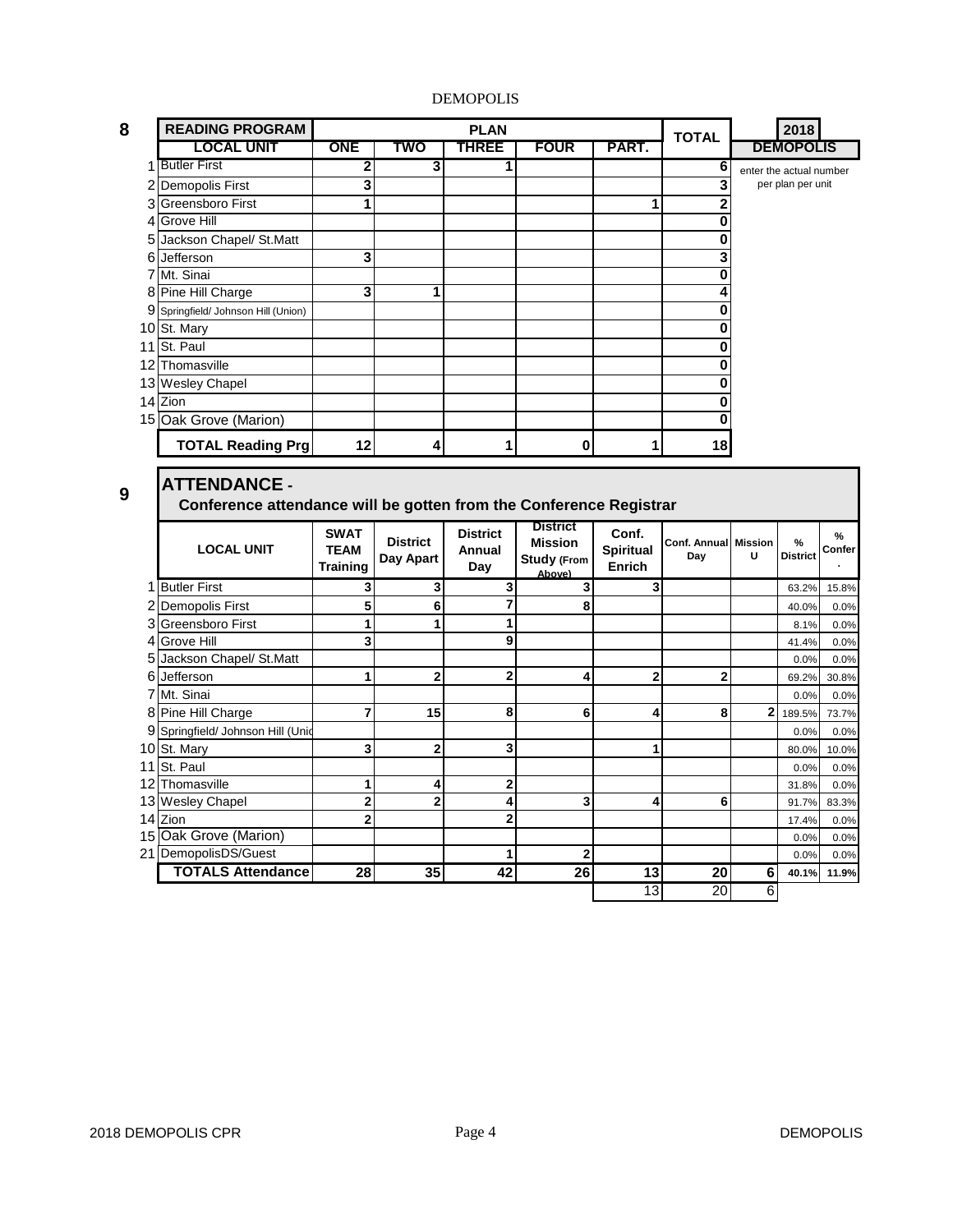|    | for READING PROGRAM Certificates |                           | <b>READING</b> |
|----|----------------------------------|---------------------------|----------------|
|    | <b>NAME of Individual</b>        | <b>Local Unit</b>         | <b>PLAN</b>    |
|    | 1 Ann Gay                        | Butler 1 <sup>st</sup>    | 1              |
|    | 2 Dot Webb                       | Butler 1 <sup>st</sup>    | 1              |
|    | 3 Pat Nipp                       | Butler 1 <sup>st</sup>    | $\overline{2}$ |
|    | 4 <mark>Linda Sims</mark>        | Butler 1 <sup>st</sup>    | $\overline{2}$ |
|    | 5 Connie James                   | Butler 1 <sup>st</sup>    | $\overline{2}$ |
|    | 6 Lou Webb                       | Butler 1 <sup>st</sup>    | 3              |
|    | 7 Joyce Hitt                     | Demopolis 1 <sup>st</sup> | 1              |
|    | 8 Joyce Kerby                    | Demopolis 1 <sup>st</sup> | 1              |
|    | 9 Kayte Melton                   | Demopolis 1st             | 1              |
|    | 10 Carolyn Hemstreet             | Greensboro                | 1              |
|    | 11 Mary E. Taylor                | Greensboro                | P              |
|    | 12 Pam Baker                     | Jefferson                 | $\overline{2}$ |
|    | 13 Hattie Morgan                 | <b>Jefferson</b>          | $\overline{2}$ |
|    | 14 Kathy Patterson               | Jefferson                 | $\overline{2}$ |
|    | 15 Dawn Bond                     | Pine Hill Charge          | 1              |
|    | 16 Anne Capps                    | Pine Hill Charge          | 1              |
|    | 17 Jean Creswell                 | Pine Hill Charge          | $\overline{2}$ |
|    | 18 Bobbie Samac                  | Pine Hill Charge          | $\mathbf{1}$   |
|    | 19 Tutti Johnson                 | Pine Hill Charge          | P              |
| 20 |                                  |                           |                |
| 21 |                                  |                           |                |
|    |                                  |                           |                |
|    | <b>TOTAL</b>                     |                           | 19             |